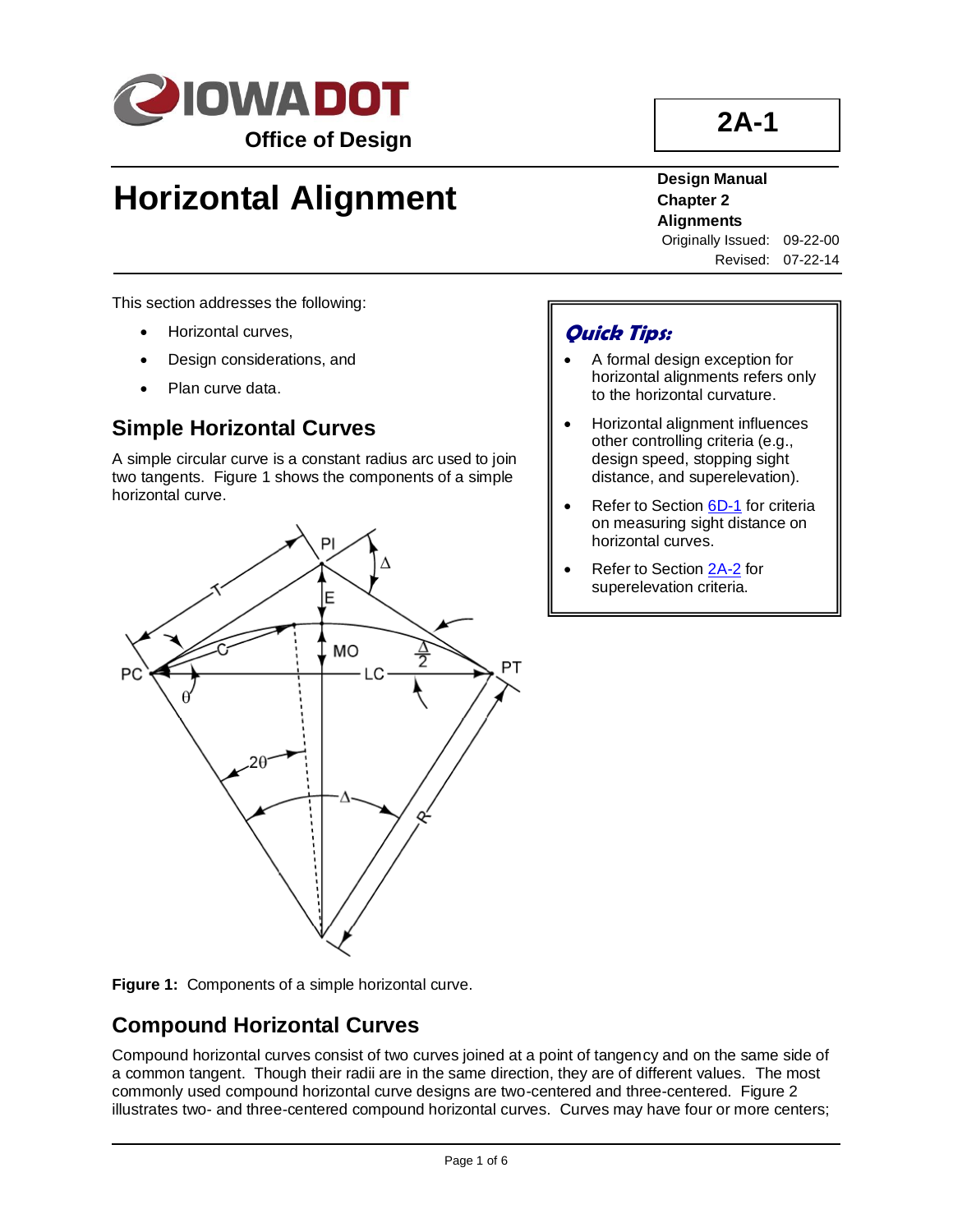however, these are complicated to compute and stake. Three curves is considered a practical limit for compound horizontal curves.





## **Definitions**

PI = Point of Intersection of back tangent and forward tangent.

PC = Point of Curvature. This is the point of change from back tangent to circular curve.

PCC = Point of Compound Curvature for compound horizontal curves.

PT = Point of Tangency. This is the point of change from circular curve to forward tangent.

- LC = Total chord length, or long chord, from PC to PT in feet for the circular curve.
- D = Degree of curvature. The central angle which subtends a 100 foot arc, see Figure 1. The degree of curvature is determined by the appropriate design speed.
- $\Delta$  = Intersection (or delta) angle between back and forward tangents.
- I = Total intersection angle of a compound horizontal curve.
- $\Delta_{\text{fl}}$  = Intersection angle (decimal degrees) of the flattest curve of a compound horizontal curve.
- $\Delta_{\text{md}}$  = Intersection angle (decimal degrees) of the middle curve of a compound horizontal curve.

 $\Delta_{\rm sh}$  = Intersection angle (decimal degrees) of the sharpest curve of a compound horizontal curve.

- T = Tangent distance in feet. The distance between the PC and PI or the PI and PT.
- $T<sub>L</sub>$  = Long Tangent of a compound horizontal curve.
- $T<sub>S</sub>$  = Short Tangent of a compound horizontal curve.
- $X =$  Distance from PC to PT of a compound horizontal curve in the direction of the backward tangent.
- Y = Perpendicular distance of a compound horizontal curve from the backward tangent to the PT.
- $L =$  Total length in feet of the circular curve from PC to PT measured along its arc.
- E = External distance (radial distance) in feet from PI to the mid-point of the circular curve.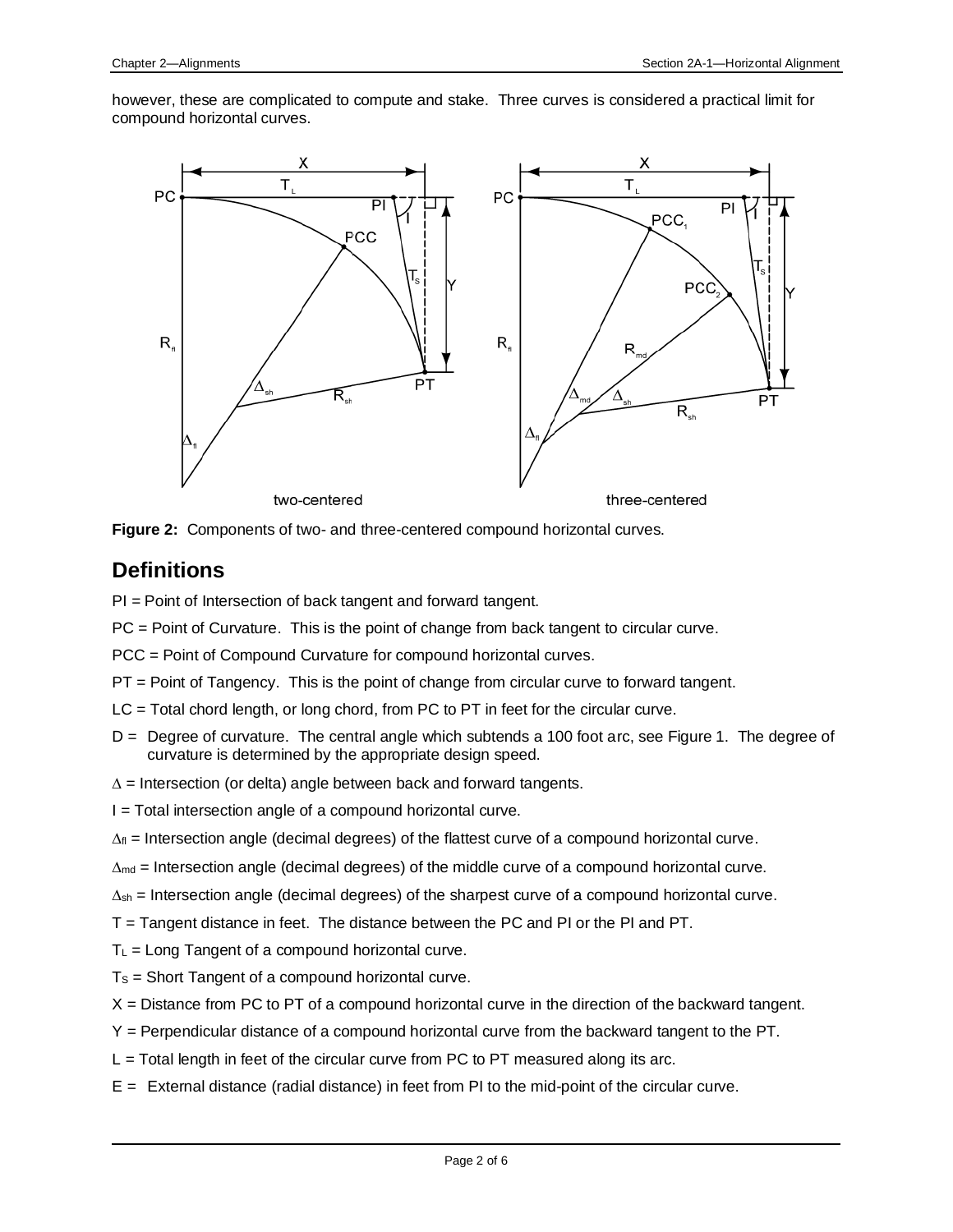- R = Radius of the circular curve measured in feet. The radius is determined by the appropriate design speed: Section[s 1C-1,](01C-01.pdf) [2A-2,](02a-02.pdf) and [2A-3](02A-03.pdf) of this manual provide further information, or refer to AASHTO's *[A Policy on Geometric Design of Highways and Streets](01b-01/APolicyonGeometricDesign.pdf)*.
- $R_{\text{fl}}$  = Radius of the flattest curve of a compound horizontal curve.
- $R_{\text{md}}$  = Radius of the middle curve of a compound horizontal curve.
- $R_{sh}$  = Radius of the sharpest curve of a compound horizontal curve.
- $\theta$  = Deflection angle from a tangent to a point on the circular curve.
- $\Delta/2$  = Deflection angle for full circular curve measured from tangent at PC or PT.
- $C =$  Chord length in feet, where a chord is defined as a straight line connecting any two points on a curve.
- $S = Arc$  length in feet along a curve.
- MO = Middle ordinate. Length of the ordinate from the middle of the curve to the LC.

## **Formulas**

D = R 18000 (D in decimal degrees, English units only) = R 180 L ( in decimal degrees) L = 180 R ( decimal in degrees) R = 180 L ( in decimal degrees) T = R 2 tan ( in decimal degrees) E = T 4 tan ( in decimal degrees) LC = 2 R 2 sin ( in decimal degrees) MO = R − 2 1 cos ( in decimal degrees) C = 2 R 2 sin ( in decimal degrees)

$$
S = \frac{\pi \times R}{90} \arcsin \frac{C}{2R}
$$

#### **Two-centered Compound Curves**

$$
I = \Delta f_1 + \Delta s_1
$$
  
\n
$$
X = R_{s_1} \times \sin(I) + (R_{f_1} - R_{s_1}) \times \sin(\Delta f_1)
$$
  
\n
$$
Y = R_{f_1} - R_{s_1} \times \cos(I) - (R_{f_1} - R_{s_1}) \times \cos(\Delta f_1)
$$
  
\n
$$
T_L = \frac{R_{s_1} - R_{f_1} \times \cos(I) + (R_{f_1} - R_{s_1}) \times \cos(\Delta s_1)}{\sin(I)}
$$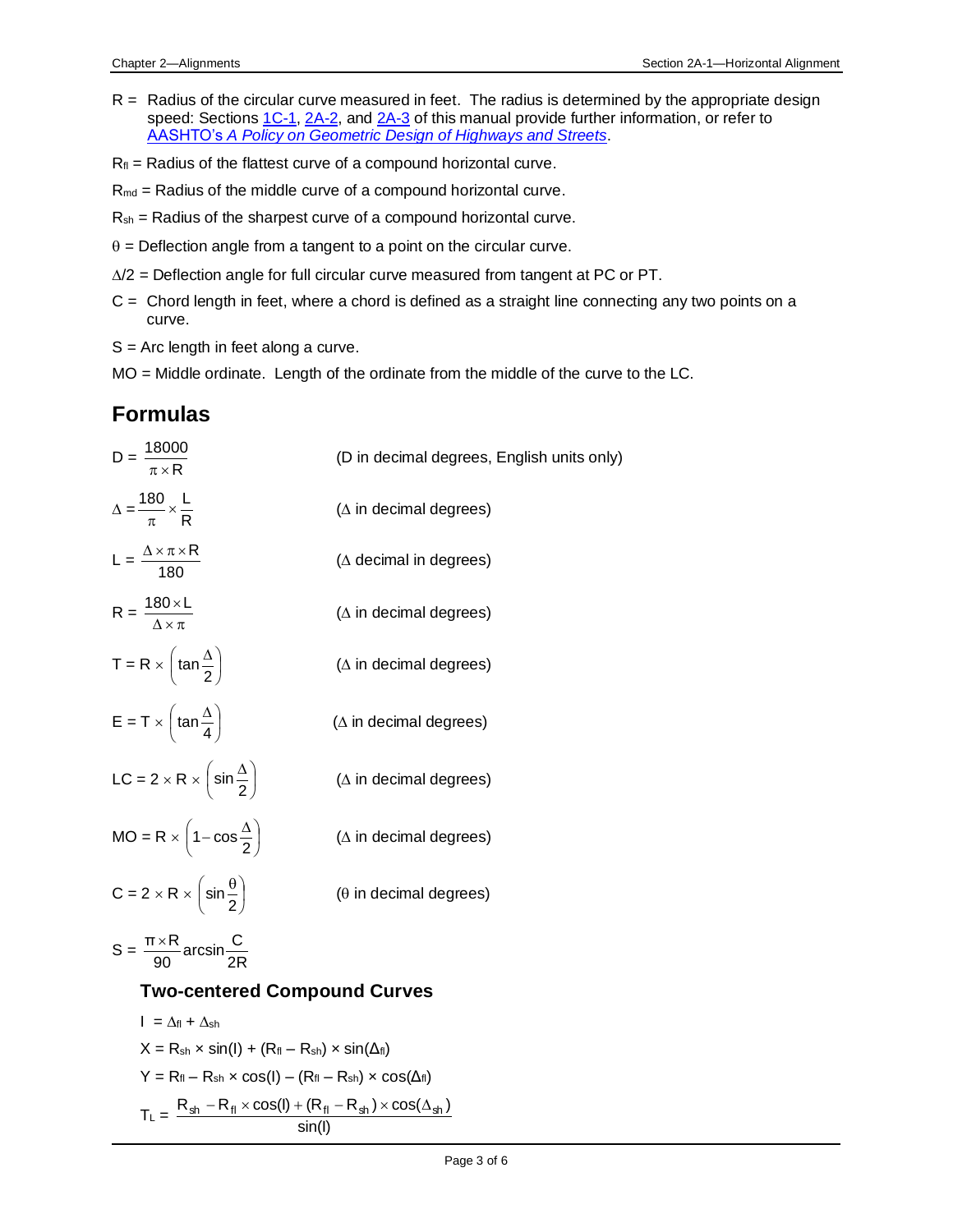$$
T_{\text{S}} = \frac{R_{\text{fl}} - R_{\text{sh}} \times \cos(\mathbf{l}) - (R_{\text{fl}} - R_{\text{sh}}) \times \cos(\Delta_{\text{fl}})}{\sin(\mathbf{l})}
$$
  

$$
\sin \Delta_{\text{fl}} = \frac{T_{\text{L}} + T_{\text{S}} \times \cos(\mathbf{l}) - R_{\text{sh}} \times \sin(\mathbf{l})}{T_{\text{S}} + T_{\text{S}} \times \cos(\mathbf{l}) - R_{\text{sh}} \times \sin(\mathbf{l})}
$$

$$
R_{\text{fl}} - R_{\text{sh}}
$$
  

$$
\sin \Delta_{\text{sh}} = \frac{R_{\text{fl}} \times \sin(I) - T_{\text{L}} \times \cos(I) - T_{\text{S}}}{R_{\text{fl}} - R_{\text{sh}}}
$$

#### **Three-centered Compound Curves**

$$
I = \Delta f_1 + \Delta m_d + \Delta s_1
$$
  
\n
$$
X = (R_{fl} - R_{md}) \times \sin(\Delta_{fl}) + (R_{md} - R_{sh}) \times \sin(\Delta_{fl} + \Delta_{md}) + R_{sh} \sin(l)
$$
  
\n
$$
Y = R_{fl} - R_{sh} \times \cos(l) - (R_{fl} - R_{md}) \times \cos(\Delta_{fl}) - (R_{md} - R_{sh}) \times \cos(\Delta_{fl} + \Delta_{md})
$$
  
\n
$$
T_L = \frac{R_{sh} - R_{fl} \times \cos(l) + (R_{fl} - R_{md}) \times \cos(\Delta_{md} + \Delta_{sh}) + (R_{md} - R_{sh}) \times \cos(\Delta_{sh})}{\sin(l)}
$$
  
\n
$$
T_S = \frac{R_{fl} - R_{sh} \times \cos(l) - (R_{fl} - R_{md}) \times \cos(\Delta_{fl}) - (R_{md} - R_{sh}) \times \cos(\Delta_{fl} + \Delta_{md})}{\sin(l)}
$$

## **Design Considerations**

Several items should be considered in the process of designing a horizontal curve.

#### **Horizontal Sight Distance**

Physical features along the inside of a curve can restrict sight distance. Refer to Section [6D-1](06d-01.pdf) for measuring sight distance along the inside of a curve.

#### **Superelevation**

Refer to Section [2A-2](02a-02.pdf) and Section [2A-3](02A-03.pdf) for superelevation rates and transitions. Refer to Section [2A-](02A-04.pdf)[4](02A-04.pdf) for superelevation transition considerations for pavement drainage.

#### **Minimum Radius**

Avoid the use of the minimum radius for design. Actual speeds exceeding the design speed increase the potential for trucks overturning and run-off-the-road crashes. Additionally, drivers will track a path sharper than the real radius of a curve.

#### **Spiral Curve Transitions**

Use spiral curve transitions for high-speed roadways. Drivers gradually turn into curves, with the path following a spiral curve. Roadway segments with spiral curve transitions have the potential for fewer crashes than segments without spiral curve transitions. Refer to Section [2C-1](02c-01.pdf) for spiral curves.

#### **Coordination with Vertical Alignment**

Do not design horizontal and vertical alignments separately. Horizontal and vertical curves superimposed upon one another (i.e., horizontal and vertical PIs at about the same stations) limit the number of sight distance restrictions.

Avoid a horizontal curve at or near the high point of a crest vertical curve. This is undesirable because drivers cannot see the horizontal change in an alignment. A horizontal curve that leads into the vertical curve provides sight distance. Decision sight distance to point of the horizontal curvature is a desirable design. Refer to Section  $6D-1$  for decision sight distance.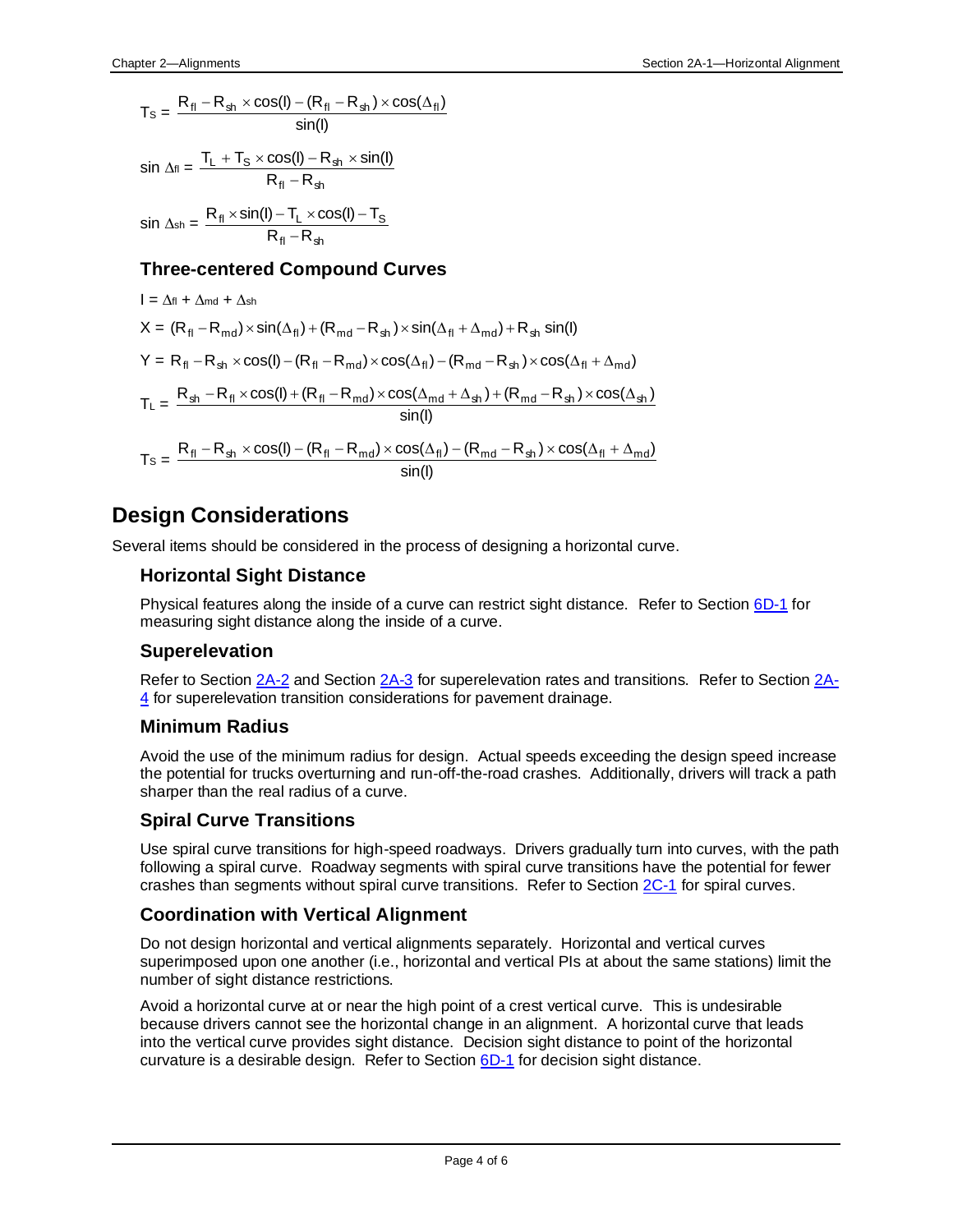#### **Coordination with Bridge Design**

Avoid horizontal curves on bridges. A bridge on a tangent alignment is more economical than a bridge on a curve. If this can't be avoided, design the alignment to avoid superelevation transition on the bridge.

#### **Intersections**

Avoid horizontal curves through intersections. Assessing gaps along a curved road is more difficult for drivers stopped at the sideroad. Driving is more complex in a horizontal curve, making an evasive maneuver near an intersection more difficult.

#### **Earthwork**

Coordinate the alignment with the natural terrain. Avoid alignments that slash the natural terrain. Attempt to follow natural contours.

#### **Minimum Length of Curve**

Long horizontal curves improve the aesthetics of a roadway.

- Design Two-lane highways and expressways with a minimum length of fifteen times the design speed.
- Design fully access controlled roadways with a minimum length of thirty times the design speed. When thirty times the design speed cannot be achieved, use the greatest attainable length, but not less than fifteen times the design speed.
- Design interstates with a minimum length of thirty times the design speed. Physical and economic constraints could limit the curve length in urban areas.
- Physical and economic constraints factor into the length of curve on a low-speed urban roadway.
- Physical and economic constraints factor into the length of curve on a ramp. For aesthetics, a length of about 300 feet is enough for ramps.

#### **Maximum Deflection Angle without a Curve**

Alignments for two-lane roadways and expressways can be designed without a horizontal curve, if the deflection angle is small. As a guide, a deflection angle of about 1.5 degrees will not likely affect aesthetics.

Design Interstates and fully access control facilities with horizontal curves.

## **Plan Curve Data**

Provide the following Curve Data on the plan and profile sheets for each horizontal curve:  $\Delta$ , R, T, L, and E. Horizontal curve data for edge returns is shown on the intersection plan views in the L sheets.

Superelevation data is displayed with the plan curve data. Designers should not include the design speed of a horizontal curve on the plan sheets.

Curve data, superelevation data, and coordinates of each control point are displayed within the G sheets on tabulations [101-16,](../tnt/PDFsandWebFiles/IndividualPDFs/0101-16.PDF) [101-17,](../tnt/PDFsandWebFiles/IndividualPDFs/0101-17.PDF) and [101-18.](../tnt/PDFsandWebFiles/IndividualPDFs/0101-18.pdf) This includes horizontal curves for the edge returns.

See Section [21B-58](21B-58.pdf) for details on filling tabulations [101-16](../tnt/PDFsandWebFiles/IndividualPDFs/0101-16.PDF) and [101-17.](../tnt/PDFsandWebFiles/IndividualPDFs/0101-17.PDF)

Horizontal curve data and superelevation data is displayed in the following order on plan sheets:

- $\Delta$  =  $T =$
- $L =$
- $R =$
- $E =$
- $e =$
- $L =$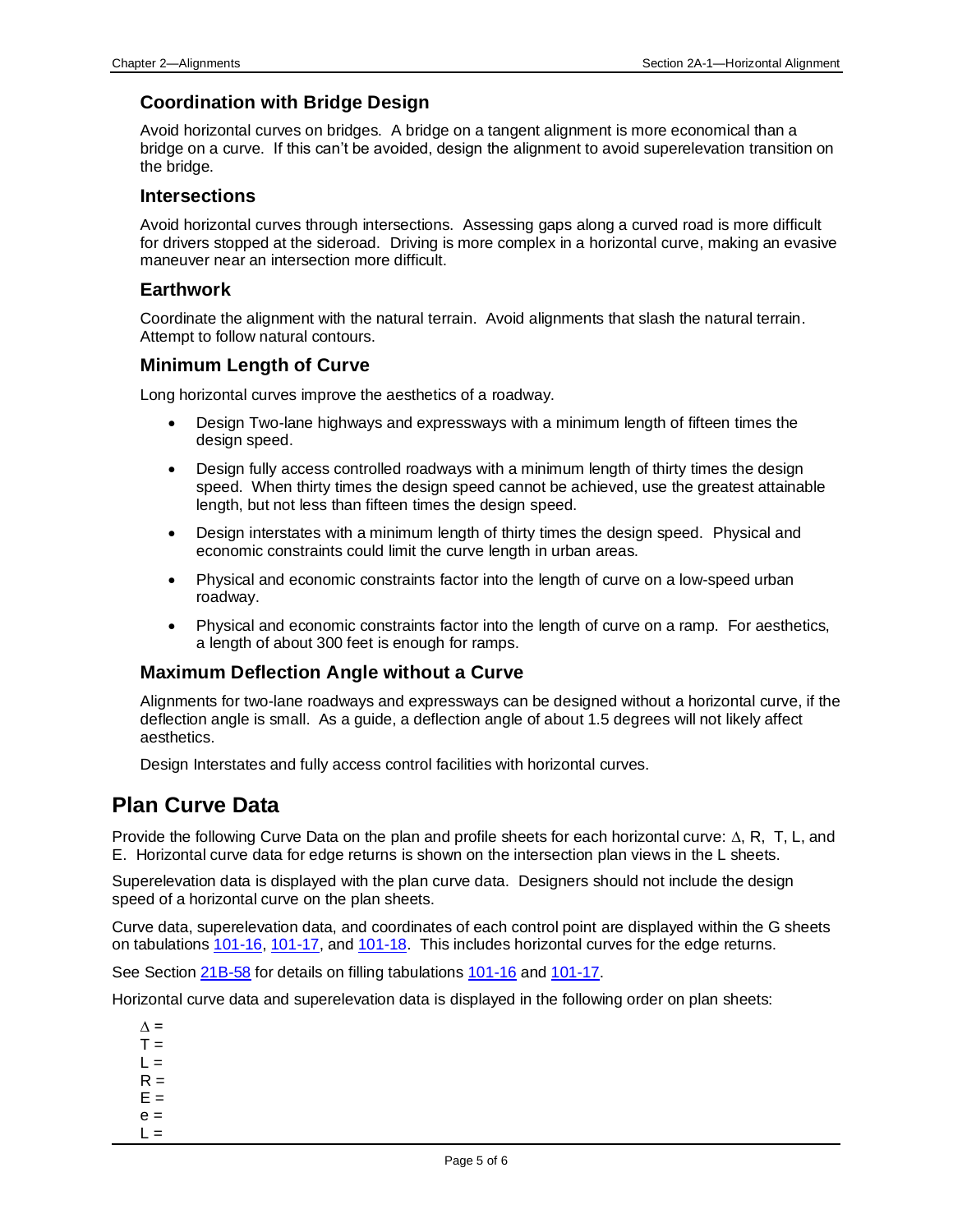#### $x =$



If a horizontal curve is not superelevated, 'e= Normal Crown' should be included for the superelevation data and 'L' and 'x' should be omitted.